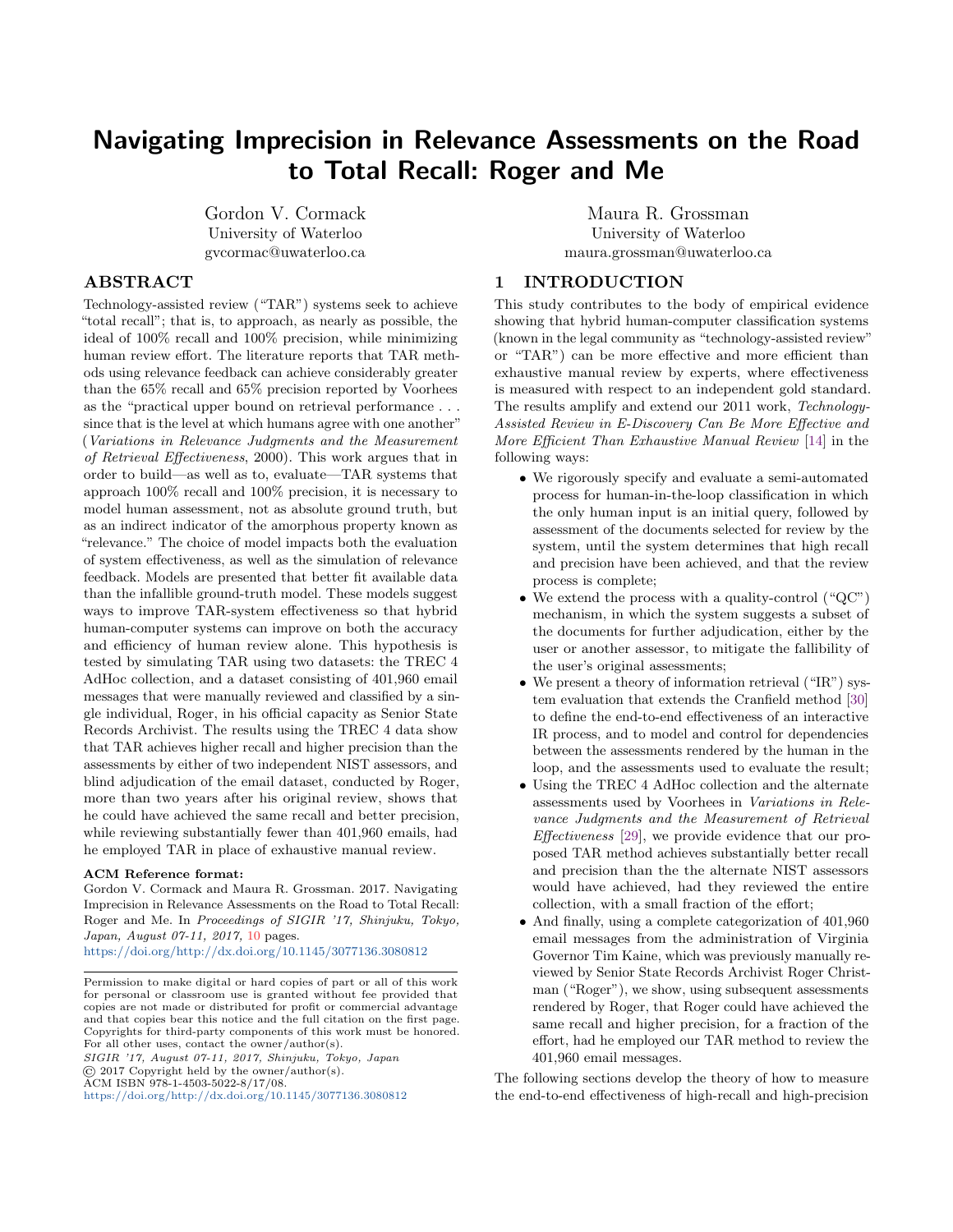IR efforts, how to simulate a human in the loop, our experimental design, and our results on the TREC 4 and Kaine email datasets.

## <span id="page-1-1"></span>2 THEORY

It is well understood that the notion of "relevance" is imprecise, and that different assessors—or even the same assessor at different times—may provide inconsistent relevance determinations for the same document, regardless of their knowledge and expertise, or the specificity with which "relevance" is defined. Nevertheless, it has been observed that relevance determinations by different assessors, while different, are essentially interchangeable as ground truth for the purposes of measuring the relative effectiveness of ad-hoc retrieval systems [\[3,](#page-9-4) [29\]](#page-9-3). In this work, we consider the problem of measuring the end-to-end effectiveness of "total-recall" methods, where the goal is to find substantially all relevant documents, and where the overall accuracy in determining relevance rivals that of the user, or any individual assessor. The model for a user is a "dedicated searcher, not a novice searcher," who is "willing to look at many documents" in order to find as much relevant information as possible (from TREC-1 [\[16\]](#page-9-5)). This objective is shared by many critical applications, including electronic discovery in civil litigation, archiving of business or government records, patent search, and systematic review in evidence-based medicine. In 2015 and 2016, the TREC Total Recall Track [\[10,](#page-9-6) [15\]](#page-9-7) addressed the total-recall problem, providing to participants a "Baseline Model Implementation"  $({}^{\omega}$ BMI"),<sup>[1](#page-1-0)</sup> simulating a TAR method known as "continuous active learning" ("CAL")  $(cf. [9, 11])$  $(cf. [9, 11])$  $(cf. [9, 11])$  $(cf. [9, 11])$  $(cf. [9, 11])$ .

The ideal result of a "total-recall" IR effort is to identify all and only the relevant documents in a collection; that is, to achieve 100% recall and 100% precision. In practice, the ability to reach this goal is limited by the fallibility of human relevance assessment. Even if it were feasible to assess every document in the collection, a certain number of the resulting assessments would be incorrect, yielding less than 100% recall and less than 100% precision. Relevance assessments generated by a learned classifier would also be fallible, likewise falling short of 100% recall and precision. This article addresses the question: Can hybrid human-computer assessments yield higher recall and precision—with less effort—than human assessments alone?

To answer this question, it is necessary to estimate recall and precision, or another measure of how nearly all and only the relevant documents have been identified. The traditional Cranfield method for IR evaluation [\[30\]](#page-9-2) offers limited insight because it relies on comparison with a "gold standard" for relevance, which itself relies on fallible assessments. At high levels of recall and precision, the Cranfield method tends to measure the ability of the method under test to reproduce the flaws in the gold standard, which—if the flaws are random—is impossible, and if the flaws are systematic—is possible only for methods with similar flaws.

Measuring the effectiveness of total recall is further complicated by the fact that most high-recall methods involve a human in the loop, and are influenced by that user's fallible assessments. In the simplest "ranked-retrieval" scenario, the system orders all documents in the collection by their likelihood of relevance, and the user examines them in order, until a sufficient number of relevant documents have been identified. In the "relevance-feedback" scenario, the user's assessment is communicated to the system, which uses this information to revise the ranking of the yet-to-be-examined documents. The "active-learning" or "uncertainty-sampling" scenario departs from relevance-feedback scenario in that the documents presented to the user are in the order most useful for machine learning, as opposed to likelihood of relevance, with the effect that the user is typically directed to the most marginally relevant documents to examine.

Regardless of the scenario, it is important to define precisely the circumstance under which a document is considered to be "identified" by the method. In the "system-recall" scenario, a document is deemed to be identified when it is presented to the user, regardless of the user's ultimate relevance assessment. In the "end-to-end-recall" scenario, a document is deemed to be identified only when it is presented to the user *and* the user judges it to be relevant. Where the user is fallible, system recall will generally be higher than end-to-end recall, while system precision will be lower. Which scenario is more apt depends on whether the role of the user is simply to provide guidance to the system, or to make the ultimate determination of whether a document is relevant or not.

Quality-control ("QC") procedures seek to mitigate the impact of fallible relevance assessments, using one or more supplemental assessments for some or all of the documents. In perhaps the easiest case, a second assessment might be rendered for each document. Where the assessments agree, it would be reasonable to assume that they are likely (but not certainly) both correct; where the assessments disagree, one is likely correct and the other is likely not—but how do we know which is which? One might defer to the second assessment, if it could be ascertained that it was more likely to be correct than the first, perhaps due to the application of additional care, or greater knowledge and skill on the part of the second assessor. One might defer to the "relevant" assessment if high recall were particularly important, and to the "not relevant" assessment if high precision were important. Alternatively, one might defer to a third assessment, effectively deeming the "majority vote" to be correct.

Majority-vote QC incurs overhead of  $(1 + d)N$  additional assessments, where  $N$  is the number of documents in the collection, and  $d$  is the rate of discord between the first and second assessments. This overhead may be reduced by selecting a subset of  $n \ll N$  documents for supplemental assessment. If the subset is a statistical sample, it is possible to quantify, but not to substantially mitigate, the fallibility of the first assessment. If a subset can be identified that includes many of the documents with discordant assessments, deferring to a third assessment for those particular documents

<span id="page-1-0"></span><sup>1</sup>http://cormack.uwaterloo.ca/trecvm/.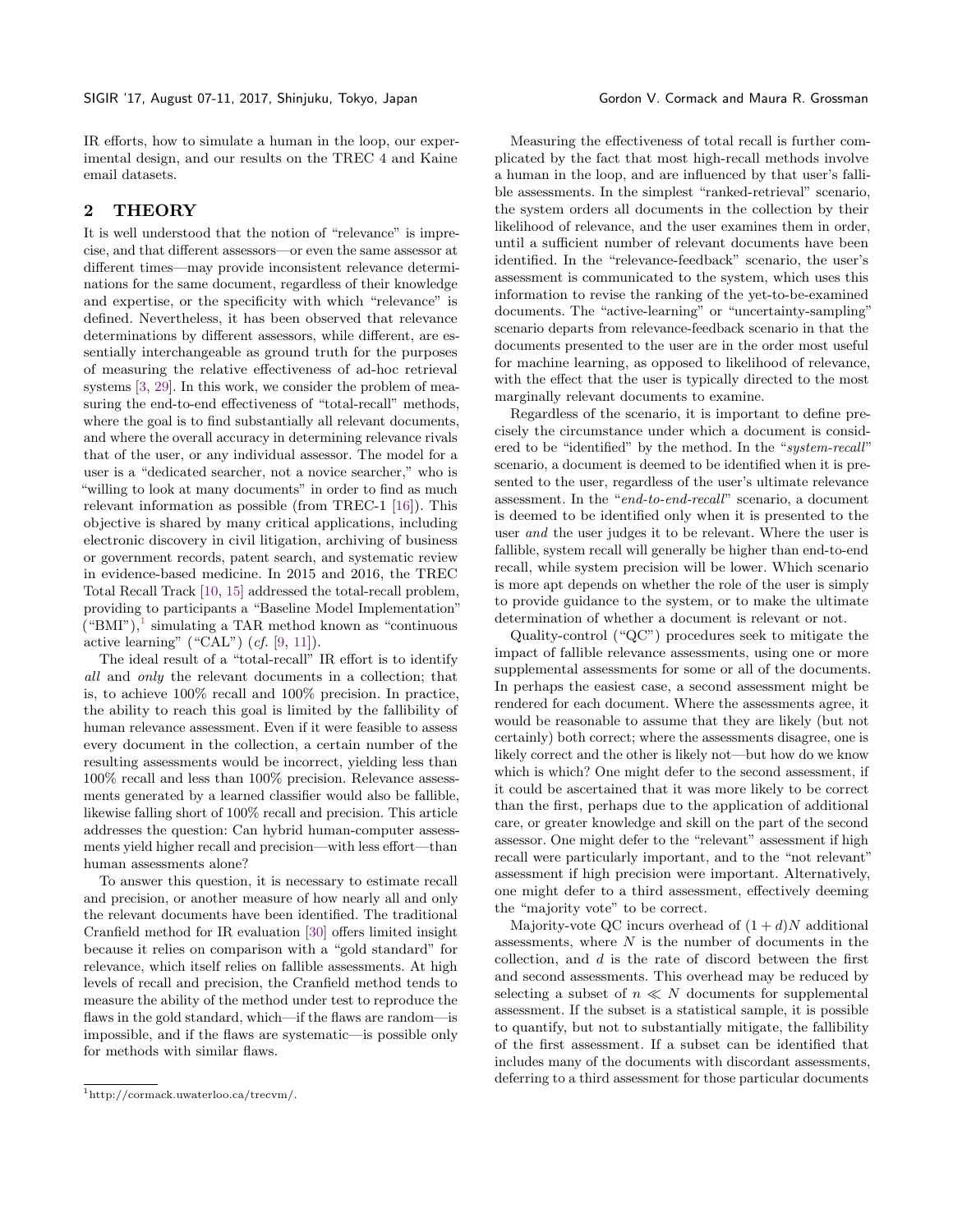This work distinguishes between total-recall methods and search tools. At the outset, TREC sought to measure the ease with which *search tools* might be used within the context of a total-recall effort [\[16\]](#page-9-5):

It should be assumed that the users need the ability to do both high precision and high recall searches, and are willing to look at many documents and repeatedly modify queries in order to get high recall. Obviously they would like a system that makes this as easy as possible.

To this end, relevance-based measures of search-tool effectiveness—notably, rank-based measures such as (mean) average precision ("(M)AP"), precision at a fixed cutoff ("P@k"), and R-precision ("P@R," where R is the number of relevant documents in the collection)—were used as proxies for ease of use [\[18\]](#page-9-10). With certain exceptions, primarily in the legal, intellectual property, and medical domains, interest within TREC and the IR community has generally shifted to more user-centric contexts, where the goal is to satisfy an ephemeral and user-specific information need, and search-tool effectiveness is quantified by proxy measures for user satisfaction, cf. [\[1\]](#page-9-11).

Regardless of the context or proxy measure, evaluation efforts like those characterized by Voorhees [\[29,](#page-9-3) [30\]](#page-9-2) have focused on search-tool (i.e., "system") effectiveness, not the overall effectiveness of the user at using the tool to identify as nearly as practicable all and only the relevant documents, where "relevance" is defined by extrinsic criteria  $(i.e.,$  "endto-end" effectiveness). The method of repeated ad-hoc search envisioned by TREC is commonly used, but is far from the only—or necessarily the most effective—total-recall method. In some domains, such as the curation of government archival records, exhaustive manual review by an expert constitutes the de facto standard of acceptable practice. In many contexts, a single query is used to identify the subset of the collection for manual review. In Boolean retrieval, the query specifies precisely the subset to be reviewed; in ranked retrieval, the query suggests the nature of relevance, the search tool ranks the documents by their likelihood of relevance, and the user assesses some number of the top-ranked documents. Traditionally, relevance feedback has been construed as a method to automate the query-formulation task envisioned by TREC: The user's assessment of the results from an initial query are provided to the search tool, which reformulates the query and presents a new set of results to the user, and so on. More recently, supervised machine-learning methods have been used to harness relevance feedback, with reported effectiveness apparently exceeding Voorhees' "practical upper bound," see e.g., [\[6,](#page-9-12) [14,](#page-9-1) [25\]](#page-9-13).

#### 3 MODELING ASSESSMENT ERROR

#### 3.1 Assessment Error in Measurement

For the purposes of this study, we assume that every document  $d$  is either "relevant" or "not relevant" in its own right

 $(r(d) \in \{rel, nrel\})$ , but its relevance can be observed only indirectly by an assessment under conditions  $c$  yielding a positive or negative judgment  $(j(c, d) \in \{+, -\})$ . We use the abbreviations  $rel_d$ ,  $nrel_d$ ,  $+_{cd}$ , and  $-_{cd}$  to denote  $r(d) = rel$ ,  $r(d) = nrel, j(c, d) = +$ , and  $j(c, d) = -$ , respectively. We assume that for a random document  $D$ , a positive judgment is evidence of relevance:  $Pr[rel_D | + c_D] > Pr[rel_D]$ . It follows that a negative judgment is evidence of non-relevance:  $Pr[nerb] - cD$  >  $Pr[nerb]$ . One of the principal questions to be addressed by a model is: How strong is this evidence?

The Cranfield method generally assumes for the purpose of evaluation that human assessments are infallible  $(\Pr[rel_D|+_{cD}]=1, \Pr[rel_D|-_{cD}])=0$ , where c is chosen carefully, considering the myriad of factors that influence relevance assessment.

Biased sampling and/or statistical sampling may be used to to reduce the cost of assessment. The pooling method [\[18\]](#page-9-10) is the most prominent of a family of biased sampling methods that identify a subset of documents for human assessment, and render automatic judgments for the remaining documents. In the pooling method, each document  $d$  is either in the pool or not  $(p(d) \in \{judged,unjudged\})$ ; documents in the pool are assessed, while documents not in the pool are summarily deemed not relevant. The pooling method can be viewed as a semi-automated assessment under conditions  $c'$  where  $j(c', d) = \begin{cases}$  $\int j(c, d)$  (judged<sub>d</sub>)  $\begin{pmatrix} - & (unjudged_d) \\ - & (unjudged_d) \end{pmatrix}$ . Biased sampling methods place further stress on the Cranfield assumption that  $j(c', D)$ 

is infallible.

Statistical sampling may be used to estimate the proportion of relevant documents in particular subsets of the collection, as necessary to compute summary measures of effectiveness [\[2\]](#page-9-14).

Multiple assessments per document may be used in place of a single assessment. The majority judgment of a  $n$  assessments under conditions  $c_1 \ldots c_n$  will more closely approximate an infallible assessor, under the assumption that there is greater than 50% conditional probability that each judgment will be positive for a relevant document, and negative for a non-relevant document, notwithstanding the other judgments.

Where multiple fallible assessments are available, latent class analysis [\[21\]](#page-9-15) may be used to infer the true positive rate  $Pr[+_{c_i D}|rel_D]$  and false positive rate  $Pr[+_{c_i D}|rel_D]$  for each of the assessment conditions, as well as prevalence  $Pr[rel_D]$ , under the assumption of pairwise conditional independence:  $Pr[+_{c_i D}|r(D)] = Pr[+_{c_i D}|r(D), j(c_j, D)]$  for all  $c_i \neq c_j$ .

#### 3.2 Assessment Error in Simulation

Total-recall methods may require relevance assessment for three purposes: (i) To train the system to rank or classify the remaining documents; (ii) to determine the ultimate disposition of each document presented to the user by the system (e.g., produce or withhold in the context of electronic discovery in civil litigation, include or exclude in the context of systematic review in evidence-based medicine); and (iii) to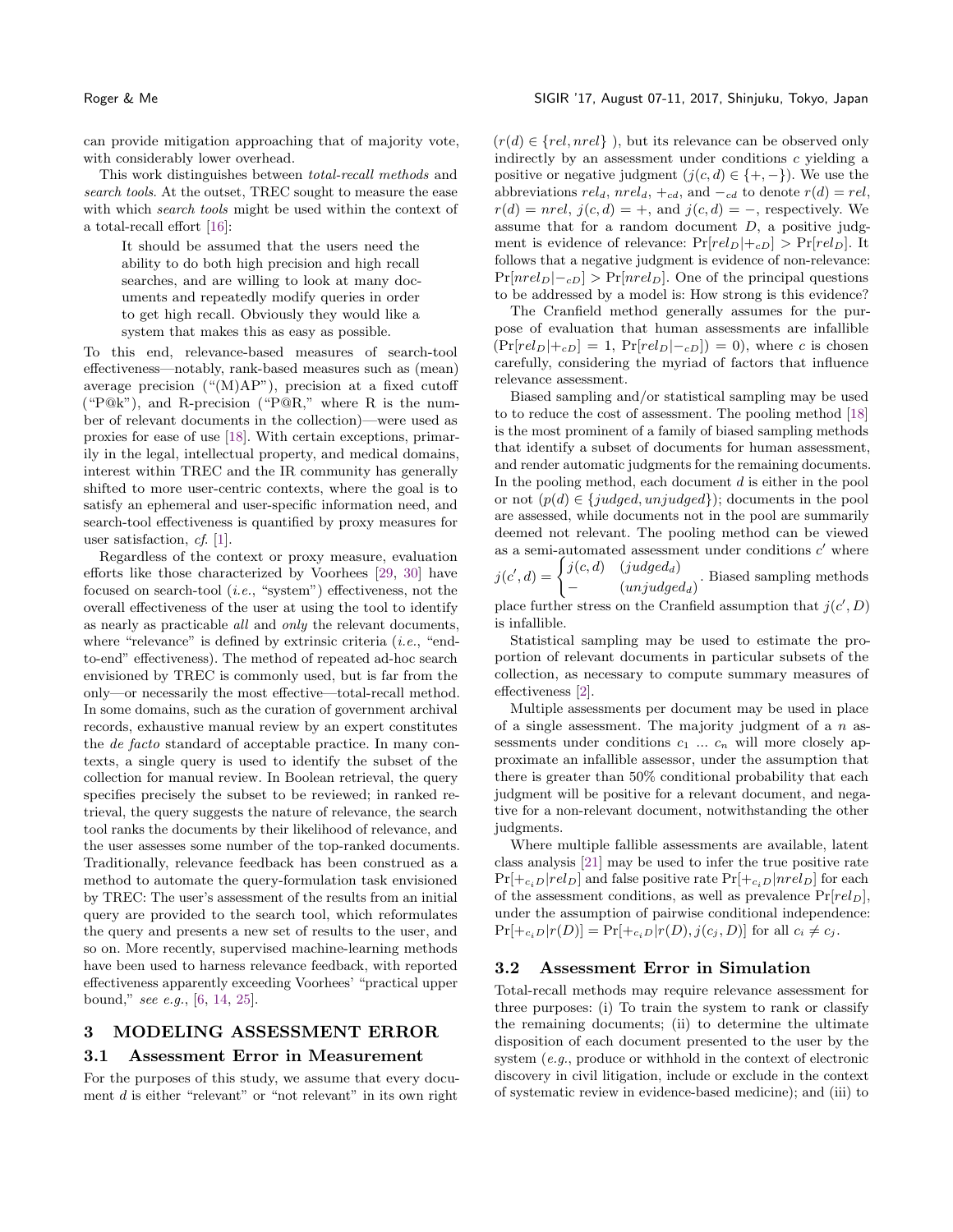SIGIR '17, August 07-11, 2017, Shinjuku, Tokyo, Japan Gordon V. Cormack and Maura R. Grossman

inform the cost-benefit analysis inherent in determining when to stop the review process. For the purposes of this work, we aspire to emulate a user whose fallible assessments are conditionally independent of those used for evaluation. The fallible assessments used for evaluation, although they may closely emulate those of a user, would confound evaluation were they also to be used to simulate feedback, as they are not conditionally independent. Infallible assessments if they existed—would be conditionally independent, but a poor emulation of a real user's feedback. In either case, it is desirable to use a separate set of assessments to emulate user feedback. Even so, it is well known that the order of presentation and the proportion of relevant documents can influence human assessment [\[24,](#page-9-16) [27,](#page-9-17) [28\]](#page-9-18); such influences are not easily controlled when simulating different total-recall methods. The quest for better models to emulate human assessment is met with a triple challenge: (i) determining the true relevance of a document; (ii) aptly modeling the user's response; and (iii) ensuring the model is conditionally independent of the model used for evaluation.

#### 3.3 When to Stop?

An important but rarely studied issue in achieving total recall is when to stop. Blair and Maron [\[4\]](#page-9-19) reported that users who terminated their searches when they believed they had achieved at least 75% recall, had in fact achieved 20% recall. Eliciting from the user a reliable judgment of when high recall has been achieved remains a vexing problem. Evaluations styled after the TREC AdHoc task have largely finessed this issue, reporting rank-based measures under the assumption that the user would know when to stop, perhaps after reading a fixed number of documents.

Automated methods show some promise, but have not previously been evaluated in terms of end-to-end recall with a human in the loop, where user feedback is independent of the assessments used for evaluation. Cormack and Grossman [\[6\]](#page-9-12) have reported statistical and non-statistical methods for ensuring, with high probability, that their continuous active learning ("CAL") method achieves very high recall, at the expense of precision. The non-statistical "knee method" searches for an inflection point in the recall-effort curve—the "knee"—and continues well beyond that point. Empirical evidence, based on an assumption of infallible user feedback, suggests that their knee method can achieve system-level recall of over 90%, with more than 95% probability, with precision considerably less than 50%.

#### 4 EXPERIMENTAL DESIGN

We conducted two experiments to test the hypothesis that total-recall systems with human assessors in the loop could achieve comparable—or higher—recall and precision, with a small fraction of the effort, than an expert assessor who examined every document in the collection. For this effect to be observable, it is necessary to depart from a model assuming infallible assessment, at least with respect to human assessors in the loop. For evaluation, it is necessary to have a source of reasonably authoritative assessments separate from those used for relevance feedback.

#### 4.1 Datasets, Topics, and Assessments

Our first experiment simulated participation in the TREC 4 AdHoc Task, using the TREC 4 test collection consisting of 567,528 documents, 49 topics, and the official NIST gold standard of relevance [\[17\]](#page-9-20). For user feedback and QC, we used two alternate sets of judgments obtained by NIST, for the same topics, using assessors distinct from those who created the gold standard—the same set of alternate assessments studied by Voorhees [\[29\]](#page-9-3).

Our second experiment reprised the exhaustive manual review of 401,960 email messages from the administration of former Virginia Governor Tim Kaine, which was undertaken by Senior State Archivist Roger Christman, prior to the pub-lication, in [2](#page-3-0)014, of those he deemed to be "open records."<sup>2</sup> To simulate user feedback in our experiment, we used Roger's original assessments (the "Roger I" assessments). To simulate QC, Roger re-reviewed blind a stratified sample of 2,798 documents (the "Roger II" assessments). As the ultimate arbiter of truth, Roger reviewed blind, for a third time, all 901 cases of disagreement between Roger I and Roger II (the "Roger III" assessments).

#### 4.2 Total-Recall Methods

Our simulation used the same TREC Total Recall Baseline Model Implementation ("BMI"), referenced above in Section [2,](#page-1-1) modified to read the dataset, topics, and simulated relevance assessments from local files, instead of a server, and to implement Cormack and Grossman's "knee-method" stopping criterion [\[6\]](#page-9-12). BMI runs autonomously and has no tunable parameters: Our input consisted of the datasets, topics, relevance assessments, and the knee method. Output from the BMI runs consisted of: a ranked list of documents, in the order presented to the simulated user, ending where the knee-method stopping criterion was met; and the inflection point ("knee") in the gain curve, determined retrospectively by the knee method.

The output from BMI was further manipulated to simulate three different result-selection strategies: (i) System-Determined, (ii) User-Determined, and (iii) Adjudicated. The end result of the System-Determined strategy was the entire ranked list returned by BMI. The end result of the User-Determined strategy was the subset of documents in the ranked list that the user judged to be relevant. The end result of the Adjudicated strategy was the subset of the ranked list consisting of those documents that the user and the knee method agreed were relevant, or, where the user and knee method disagreed, a second, auxiliary assessment deemed to be relevant. For the purposes of this work, we deemed the knee method to judge all documents in the ranked list before the knee to be relevant, and all documents after the knee to be non-relevant.

<span id="page-3-0"></span> $2e$ ee http://www.virginiamemory.com/collections/kaine/.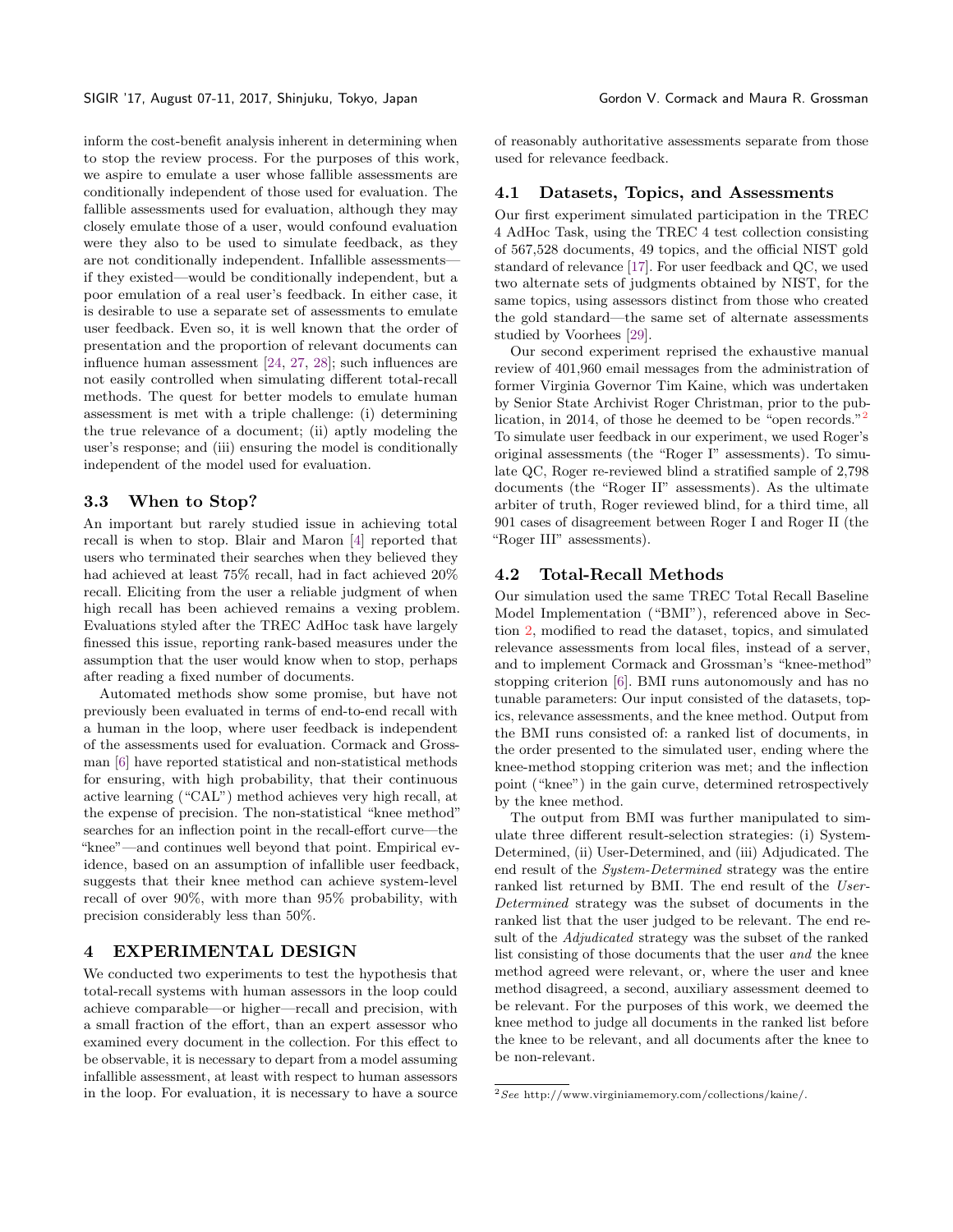<span id="page-4-0"></span>

| Strategy        | Recall | Precision | $F_1$  | Effort  |
|-----------------|--------|-----------|--------|---------|
| Manual          | 0.57   | 0.69      | 0.63   | 567,528 |
| System          | 0.94   | 0.06      | 0.10   | 22,911  |
| User            | 0.55   | 0.81      | 0.62   | 22,911  |
| Adjudicated     | 0.64   | 0.82      | 0.69   | 23,662  |
| $Adi. - Man.$   | 0.07   | 0.13      | 0.06   | 543,866 |
| <i>p</i> -value | 0.0001 | 0.0002    | 0.0001 |         |

Table 1: Average Effectiveness Measures Over 98 Combinations of 49 TREC 4 Topics and Two Simulated Users.  $p$  was computed using a paired t-test.

#### 4.3 Evaluation

For all strategies, we report recall, precision, and  $F_1$ , as well as effort, as measured by the number of documents presented to the user for assessment. As a baseline, we used an Exhaustive Manual Review ("Manual Review") strategy, for which effort is simply the number of documents in the collection. For the System-Determined strategy, effort depends on the number of relevant documents in the collection, as well as the recall and precision achieved: For a given topic and recall level, effort is inversely proportional to precision. For the User-Determined and Adjudicated strategies, there is no direct relationship between effort and precision.

Only the System-Determined strategy returns a ranked list from which we can evaluate the recall-precision tradeoff. We can, however, plot recall and precision as a function of effort throughout the progress of a review. These curves illustrate the result that might have been achieved, had a different stopping criterion been applied. They also illustrate how quickly a substantial fraction of the relevant documents can be discovered and forwarded for further analysis or release, while the total-recall effort is still in progress.

#### 4.4 Prediction and Rationale

Previously published results report recall-precision breakeven scores on the order of 80% for BMI and related methods [\[7,](#page-9-21) [8,](#page-9-22) [11,](#page-9-9) [25\]](#page-9-13). With one notable exception (discussed below), these results were derived using simulated feedback from an assumed-infallible user, and evaluated with respect to the same assumed-infallible gold standard. On the one hand, the simulated feedback was conditionally dependent on the evaluation standard, and therefore possibly "too good to be true." On the other hand, the evaluation standard was assumed to be perfect, offering BMI no opportunity to better it. The experiments, by design, could not show whether or not BMI could achieve better recall and/or better precision than a fallible user.

There is no basis to assume that a hybrid human-computer system cannot exceed both the recall and precision of its human operator. The literature reports inter-assessor agreement results that are consistent with the hypothesis that a human assessor can achieve on the order of 70% recall and 70% precision [\[26,](#page-9-23) [29\]](#page-9-3). Are the higher results reported for BMI an artifact of too-perfect training, or is a system involving BMI and human assessment, combined, superior to human assessment alone?

Achieving a high recall-precision break-even score is irrelevant to the success of a total-recall effort, if the point at which this score is achieved is unknown to the user. Cormack and Grossman's knee-method stopping criterion sacrifices (System-Determined) precision to achieve very high recall, under the assumption that an infallible assessor would screen the results, and the only consequence of low precision would be increased effort. The User-Determined strategy has the (fallible) user act in this capacity.

The Adjudicated strategy has BMI and the user share the role of screening, deferring to a second (fallible) assessor the adjudication of cases of disagreement. We assume the inflection point calculated by the knee method to be a good approximation of the recall-precision break-even point; that documents before the knee are more likely to be relevant than not, and that documents after the knee are less likely to be so. This assumption motivates our choice to defer to a second assessor any document before the knee that is judged non-relevant by the user, and any document after the knee that is judged relevant by the user. This strategy makes no assumption that the second assessor is "better" than the user. As long as the second assessor is usually correct (as would certainly be the case for an assessor capable of achieving 70% recall and 70% precision), the Adjudicated strategy should achieve higher recall and higher precision than the User-Determined strategy.

As noted above, one strand of research has evaluated totalrecall methods in the face of fallible users. The TREC Legal Track Interactive Task (see, e.g., [\[19,](#page-9-24) [23\]](#page-9-25)) assigned participating teams the task of finding all and only the relevant documents that were responsive to requests for production in a mock civil litigation. A subject matter expert (the "Topic Authority") was made available for consultation while the teams were conducting their reviews; the same Topic Authority adjudicated cases of disagreement, after the fact, between the teams and the human assessors who had created a provisional gold standard for evaluation. Teams were allowed to use any method of their choosing, with no restriction on the nature or quantity of human input. Two TAR methods—one rule-based and one substantially similar to BMI—achieved on the order of 80% recall and 80% precision [\[19\]](#page-9-24). In a subsequent analysis, Grossman and Cormack [\[14\]](#page-9-1) estimated the recall and precision of the human assessments that comprised the provisional gold standard, on average, to have been 59.3% and 31.7%, respectively. While deferring a fuller discussion of these results to Section [5,](#page-0-0) we note that this work generated some criticism, e.g., [\[12,](#page-9-26) [13,](#page-9-27) [31\]](#page-9-28); most notably, claims that: (i) the assessors were unskilled, poorly trained, poorly vetted, or poorly supervised; (ii) the assessors had a different "conception of relevance" from the Topic Authority; (iii) the participating teams devoted extraordinary skill or extraordinary resources to accomplishing the task; (iv) the gold standard, by virtue of the reconsideration process, was biased in favor of the participants; and (v) the gold standard, by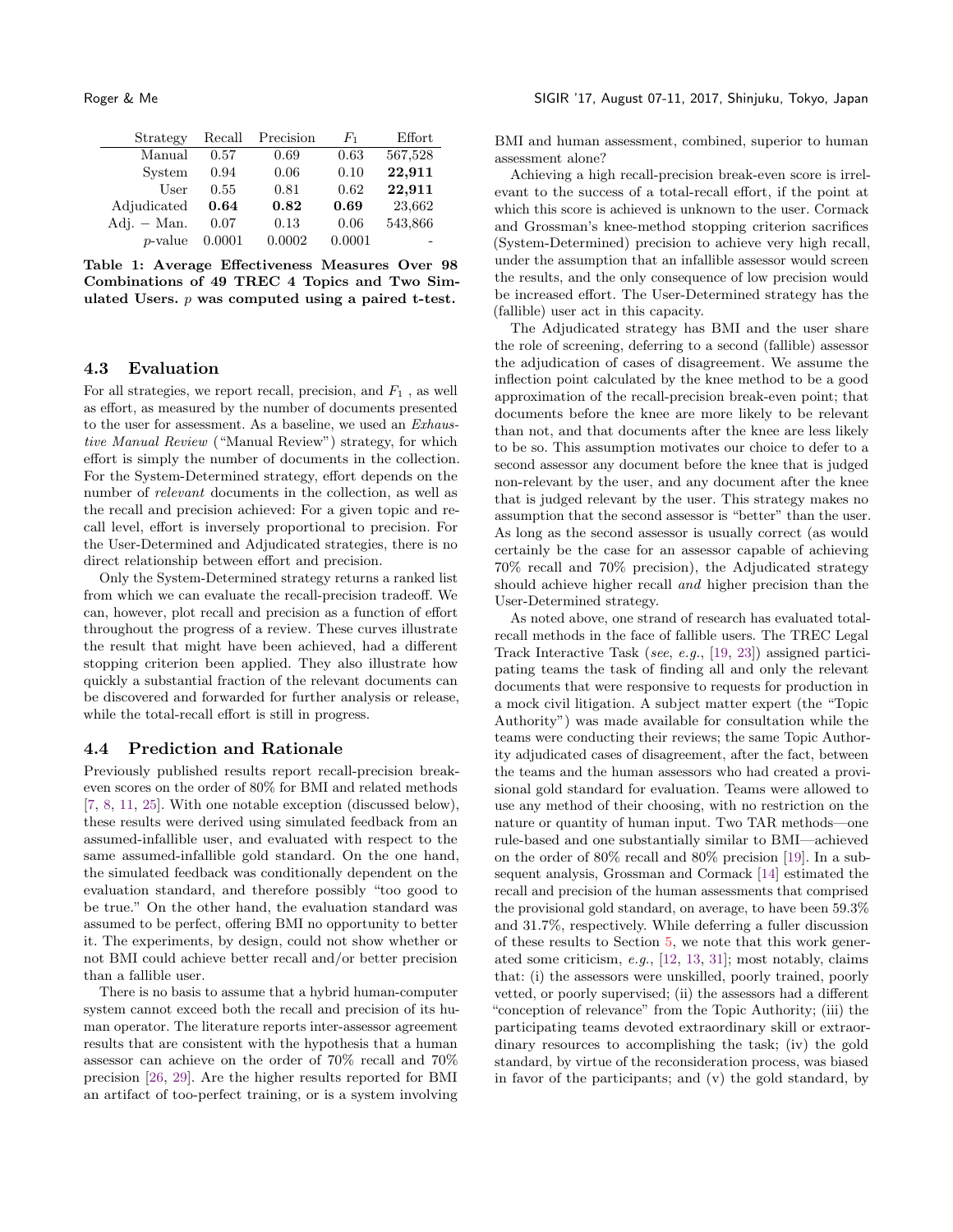<span id="page-5-0"></span>

Figure 1: TREC 4 Topic 239 – Tradeoff Between Recall, Precision, and Effort. The top panels compare the System-Determined vs. User-Determined strategies; the bottom panels compare the User-Determined vs. Adjudicated strategies. For the left panels, the first alternate TREC assessor was the user, and the second alternate assessor was the adjudicator; for the right panels, the roles were reversed.

virtue of bias on the part of the Topic Authority and the lack of blinding of his or her review, was biased in favor of the participants.

This study controls for the skill, effort, and motivation of both users and assessors. The gold standard for the TREC 4 collection, as well as the alternate assessments, were fixed more than two decades ago. All of the NIST assessors were clearly skilled in their craft; most were former NSA analysts. The alternate assessors had no direct knowledge of the primary assessor's judgments. On the other hand, the simulated assessments for the Kaine email dataset were derived from an assessment of 401,960 documents, by the Virginia Senior State Records Archivist, in his official capacity. In forming the gold standard, the same archivist reviewed and then re-reviewed some of his own previous assessments, after wash-out periods of two years and then two months, respectively.

Our rationale predicted that: (i) BMI alone (the System-Determined strategy) would achieve superior recall to Manual

Review, but inferior precision, for substantially less effort; (ii) the User-Determined strategy would achieve inferior recall, but superior precision, to the System-Determined strategy, for the same effort; and, (iii) the Adjudicated strategy would achieve superior recall and precision to all other strategies, for moderately higher effort than the System-Determined and User-Determined strategies, but still substantially less than Manual Review.

#### 5 RESULTS

Figure [1](#page-5-0) plots recall and precision for a representative TREC 4 topic as a function of effort for each of the BMI-derived methods, using each of the alternate assessors as the user, and the other assessor, as occasioned, for adjudication.<sup>[3](#page-5-1)</sup> In comparison, the recall and precision of the Manual Review by

<span id="page-5-1"></span><sup>3</sup>Plots and raw results for the other 48 topics are available on request from the authors.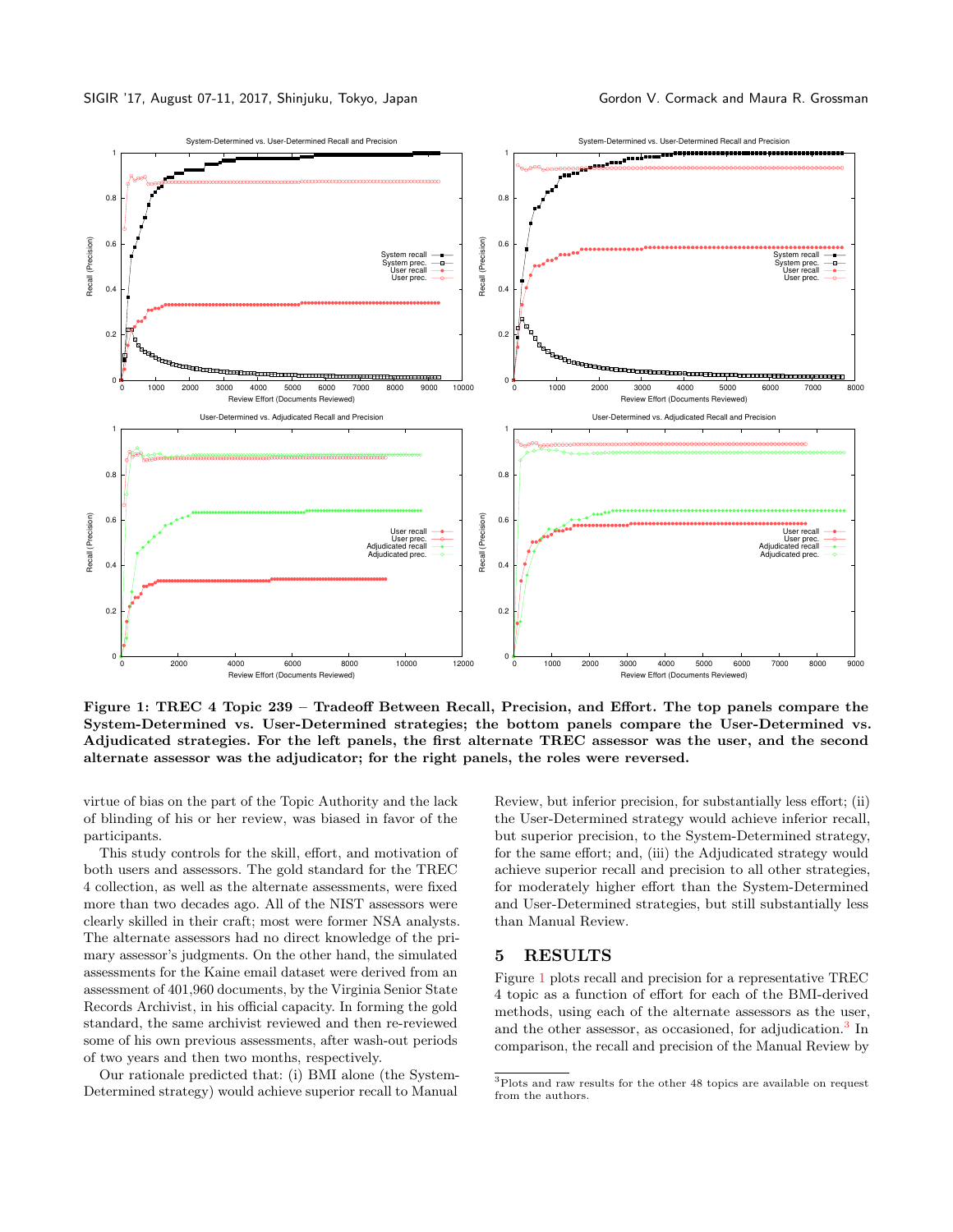<span id="page-6-2"></span>

| Manual Review |      |                        | Adjudicated |              |      |                  |            |         |
|---------------|------|------------------------|-------------|--------------|------|------------------|------------|---------|
|               |      | Topic Recall Precision | $F_1$       | Effort       |      | Recall Precision | $F_{1}$    | Effort  |
| Legal Hold    | 0.97 | 0.91                   | 0.94        | 401.960      | 0.96 | 0.96             | 0.96       | 40,522  |
| Archival      | 0.89 | 0.84                   |             | 0.86 381.819 | 0.90 | 0.89             | $\,0.89\,$ | 332,410 |
| Restricted    | 0.98 | 0.75                   | 0.84        | 146.594      | 0.95 | 0.80             | $\,0.87\,$ | 38,048  |

Table 3: Individual Topic Effectiveness for the Kaine Email Dataset.

<span id="page-6-0"></span>

Table 2: Agreement Among Roger I, Roger II, and Roger III on the Virginia Tech Legal Hold Emails. In split cells, numbers below the diagonal show agreement between Roger I and Roger III; numbers above the diagonal show agreement between Roger II and Roger III. The top panel shows Virginia Tech legal hold identification; the middle panel shows archival record identification; the bottom panel shows restricted record identification.

<span id="page-6-3"></span>

| Strategy        | Recall        | Precision  | $F_{1}$     | Effort  |
|-----------------|---------------|------------|-------------|---------|
| Manual          | 0.95          | 0.83       | 0.88        | 310,196 |
| Adjud.          | 0.93          | 0.88       | 0.91        | 136,993 |
|                 | $-0.01$       | $+0.05$    | $+0.02$     | 173,203 |
| <i>p</i> -value | 0.4           | 0.006      | 0.03        |         |
| $95\% \; c.i.$  | $(-.05, .03)$ | (.03, .07) | (.004, .04) |         |

Table 4: Average Effectiveness Measures Over Three Topics for the Kaine Email Dataset.  $p$  was computed using a paired t-test.

<span id="page-6-4"></span>

|                    | Legal Hold | Archival | Restricted |
|--------------------|------------|----------|------------|
| Roger I & Roger II | $80.6\%$   | $60.2\%$ | 64.2\%     |
| System & Roger I   | 79.1\%     | $70.2\%$ | 67.9%      |
| System & Roger II  | 79.9%      | 62.1\%   | 55.8%      |

Table 5: Pairwise Overlap (i.e., Jaccard Index) Between the System, Roger I, and Roger II.

<span id="page-6-1"></span>

Figure 2: Identification of Kaine Administration Email Pertaining to the Virginia Tech Shooting for Legal Hold – Tradeoff Among Recall, Precision, and Effort. The top panel compares the System-Determined vs. User-Determined strategies; the bottom panel compares the User-Determined vs. Adjudicated strategies.

the two assessors were 0.34 and 0.88, and 0.59 and 0.94, respectively. Although the first assessor has substantially lower recall and precision than the second, the System-Determined recall curves are remarkably similar. The User-Determined recall curves are, as predicted, bounded by the recall of the respective users. On the other hand, the Adjudicated recall curves, like the System-Determined curves, are remarkably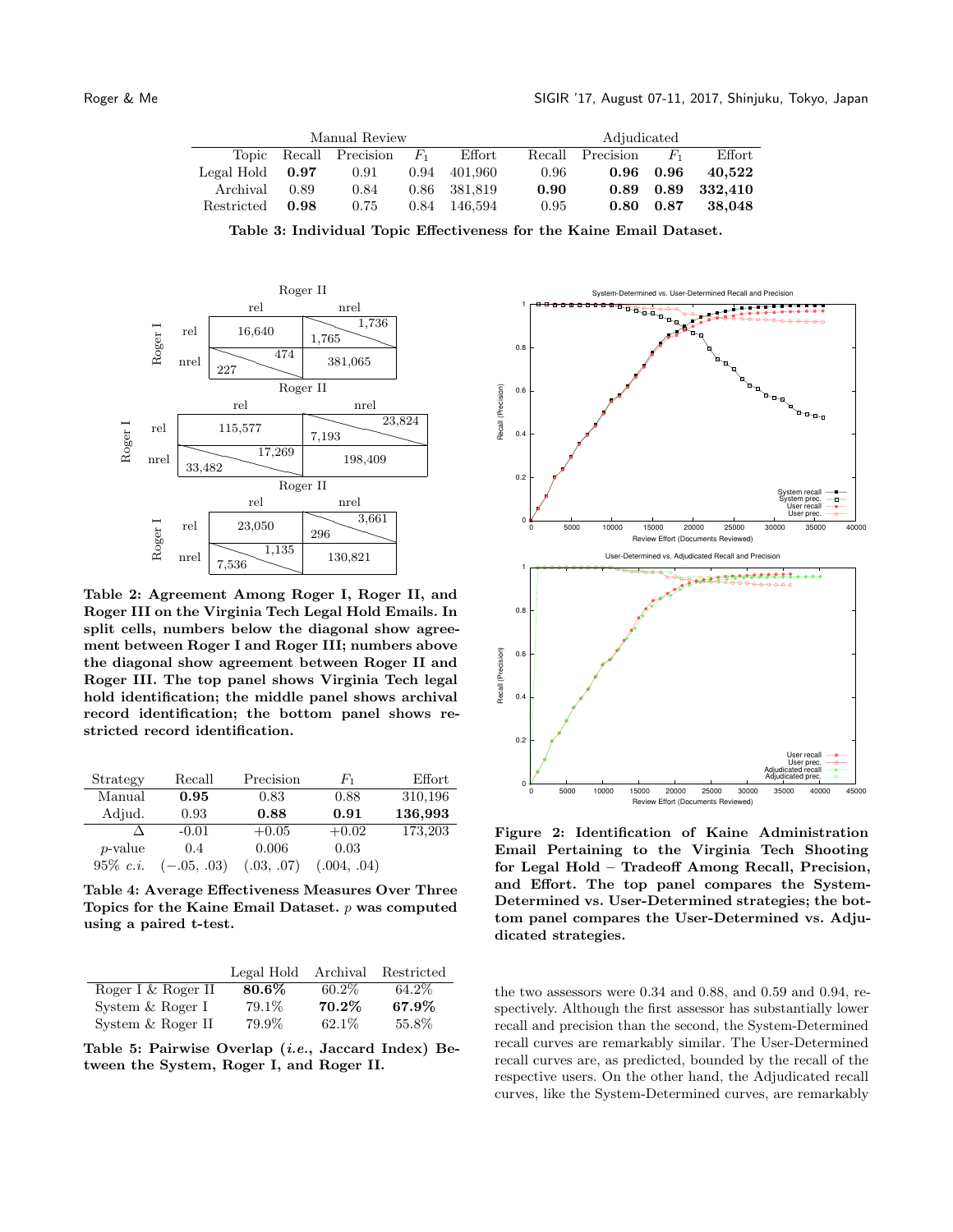<span id="page-7-0"></span>

Figure 3: Identification of Archival Records from the Kaine Administration – Tradeoff Among Recall, Precision, and Effort. The top panel compares the System-Determined vs. User-Determined strategies; the bottom panel compares the User-Determined vs. Adjudicated strategies.

similar, but are superior to both the User-Determined curves. The System-Determined precision curve initially climbs and then declines with increased effort, as expected, while the User-Determined and Adjudicated precision curves are remarkably flat.

Table [1](#page-4-0) shows average effectiveness and effort measures over 98 runs, comprising 49 topics and two simulated users. As predicted, the System-Determined strategy achieves very high recall on average, with 4% of the effort of Manual Review. The User-Determined strategy achieves slightly lower recall, but substantially higher precision than Manual Review, also with 4% of the effort. The Adjudicated strategy achieves substantially and significantly higher recall, and precision than Manual Review, with 4.2% of the effort.

The agreement between Roger I and Roger II, and Roger III's adjudication of their disagreements, is shown in Table [2.](#page-6-0)

<span id="page-7-1"></span>

Figure 4: Identification of Restricted Archival Records from the Kaine Administration – Tradeoff Among Recall, Precision, and Effort. The top panel compares the System-Determined vs. User-Determined strategies; the bottom panel compares the User-Determined vs. Adjudicated strategies.

Overall, Roger I and Roger II have overlap (i.e., Jaccard index) of 80.6%,  $60.2\%$ , and  $64.2\%$  on each of three topicshigher than most reported results for separate assessors, but far from perfect. Roger III generally splits the difference between Roger I and Roger II, with a propensity to agree with the negative assessment. Roger, on completing the Roger III assessments, volunteered that "this was a challenging review," suggesting that the adjudication process had identified many hard-to-classify, as opposed to randomly misclassified, documents.

Roger I rendered these decisions for each of the three topics seriatim as follows: First, the Virginia Tech documents subject to a legal hold were identified; second, documents not subject to the hold were classified as either archival records or non-records; and finally, documents classified as archival records were categorized as restricted or open records. As a consequence, the document collection diminished for each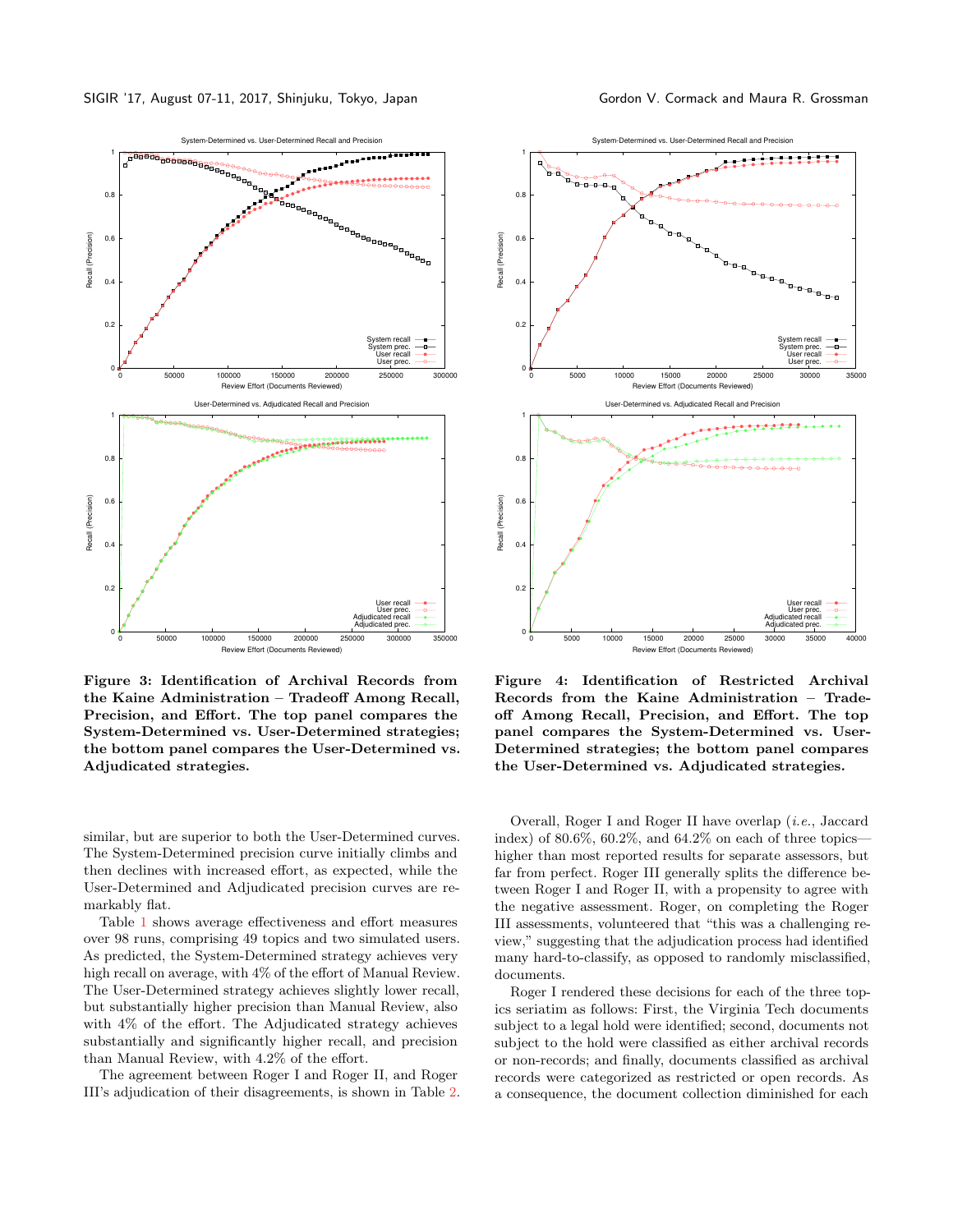subsequent topic. Roger II and Roger III employed the same protocol, resulting in a handful of anomalous judgments. For example, Roger I classified some records as records or non-records not subject to legal hold, while Roger II classified them as subject to legal hold. For these documents, we recorded the disagreement with respect to legal hold, and asked Roger II to specify whether the document would be an archival record or a non-record, were it not subject to legal hold. Roger III was asked in advance to consider all six combinations of: subject to legal hold or not, and open record, restricted record, or non-record. The appropriate hypothetical judgments were used as the gold standard for each topic.

The documents reviewed by Roger II formed a stratified sample of the dataset; measures using Roger II or Roger III were estimated using the Horvitz-Thompson estimator [\[20\]](#page-9-29). The strata were selected as follows: For each of the three topics and each of the four possible modes of disagreement, 200 documents were selected independently, at random. Because the documents were selected independently, there was some overlap among these strata, and the total number of unique documents was 2,398. After Roger II had commenced his review, it was discovered that one stratum had been repeated and one had been omitted due to a clerical error, so 200 documents from the omitted stratum were added, along with 200 randomly selected documents from outside the stratum, for a total sample size of 2,798. Inclusion probabilities were adjusted to account for the overlapping strata.

Figures [2,](#page-6-1) [3,](#page-7-0) and [4](#page-7-1) show effectiveness versus effort for the Adjudication strategy, while Table [3](#page-6-2) shows set-based measures for the three Kaine email topics, and Table [4](#page-6-3) shows averages over the topics. The summary measures suggest that the Adjudication strategy achieves significantly better precision and  $F_1$  than Roger I ( $p < 0.05$ ), and no significant difference in recall. The gain in  $F_1$  appears to come primarily from balancing recall and precision, which is consistent with the purpose of the Adjudication strategy. None of the differences is larger than 0.5%, suggesting that there is little to choose (in terms of effectiveness) between the Adjudication strategy and Manual Review. On the other hand, the Adjudication strategy offers a huge advantage in terms of efficiency.

Table [5](#page-6-4) shows the pairwise overlap between the system's assessment (that was compared to Roger I's assessment in the Adjudication strategy), and Roger I and Roger II themselves. Collectively, the results indicate that, for all intents and purposes, there is little to choose between the system's judgments and Roger's, and that a second opinion—whether by a human or a bionic assessor—can be helpful.

The bootstrap method was used to determine the variance due to sampling in the Roger II and Roger III datasets, which showed all per-topic differences between the Adjudication strategy and Manual Review to be significant (with respect to sampling uncertainty).

# DISCUSSION AND CONCLUSIONS

Effectiveness measures for total recall depend on who you ask, when you ask, and how often you ask. Even a small amount of error in gold-standard assessments can substantially depress recall, as evidenced by the provisional versus final recall estimates of the TREC 2009 Legal Track, where the estimated recall of the best submissions for four topics rose from less than 20% in the Notebook Draft, to about 80% in the Final Overview Paper [\[19,](#page-9-24) appendix]. While Webber et al. [\[32\]](#page-9-30) attribute this difference to bias on the part of the assessors, it is equally well explained by a typical true positive rate  $Pr[+_{D}| rel_{D} > 0.7]$ , and a typical false positive rate  $Pr[+_{cD}|$  *nrel*<sub>D</sub> $] \ll 0.01$ . The difference between the Legal Track assessment and other TREC efforts is that the assessors reviewed a statistical sample of the entire collection, not just the pool of documents identified by the systems. As a consequence, a sample representing more than 700,000 non-relevant documents was reviewed; it is no surprise that examples representing several thousand of these non-relevant documents were incorrectly judged as relevant. Most of those false positives were identified by a process similar to the Adjudication strategy we evaluated, in which disagreements between the participating systems and the first assessor were adjudicated by a second assessor, the Topic Authority. It is not necessary to assume that the first assessor was incompetent, or that the Topic Authority was more competent than the first assessor, to explain the TREC 2009 results.

Our Adjudication strategy results on the Kaine email dataset are consistent with the superior results reported by Cormack and Mojdeh at TREC 2009 [\[5\]](#page-9-31); they "[re-]examined documents with high scores that were marked 'not relevant' and documents with low scores that were marked 'relevant.'" Our results are also entirely consistent with the results reported in our original 2011 study [\[14\]](#page-9-1). It is important to bear in mind that results measuring system recall, rather than end-to-end recall, cannot be compared to the results reported here, to those reported in the TREC 2009 Legal Track Overview [\[19\]](#page-9-24), or to those reported by Grossman and Cormack [\[14\]](#page-9-1). Neither can such results be compared when the user assessments are the same as the evaluation assessments.

Our results do not support the mantra of "garbage in, garbage out," or that errors in user feedback are "amplified" by the use of a TAR method, as opposed to manual review. To the contrary, our results show that system effectiveness is hardly affected by inferior feedback, and that certain TAR methods can *mitigate* rather than *amplify* user error.

This study raises a number of questions that may be addressed by future work. It is well known—and reconfirmed by this study—that humans judge the same document differently under different circumstances, including the order of presentation. The effect of using a dynamically learned ranking on user feedback has yet to be studied. On the one hand, studies suggest that when assessors review a higher proportion of relevant documents, they are less likely to judge them relevant (see, e.g., Roegiest  $[24]$ ). Is this explained by a higher error rate, or by the general observation that higher